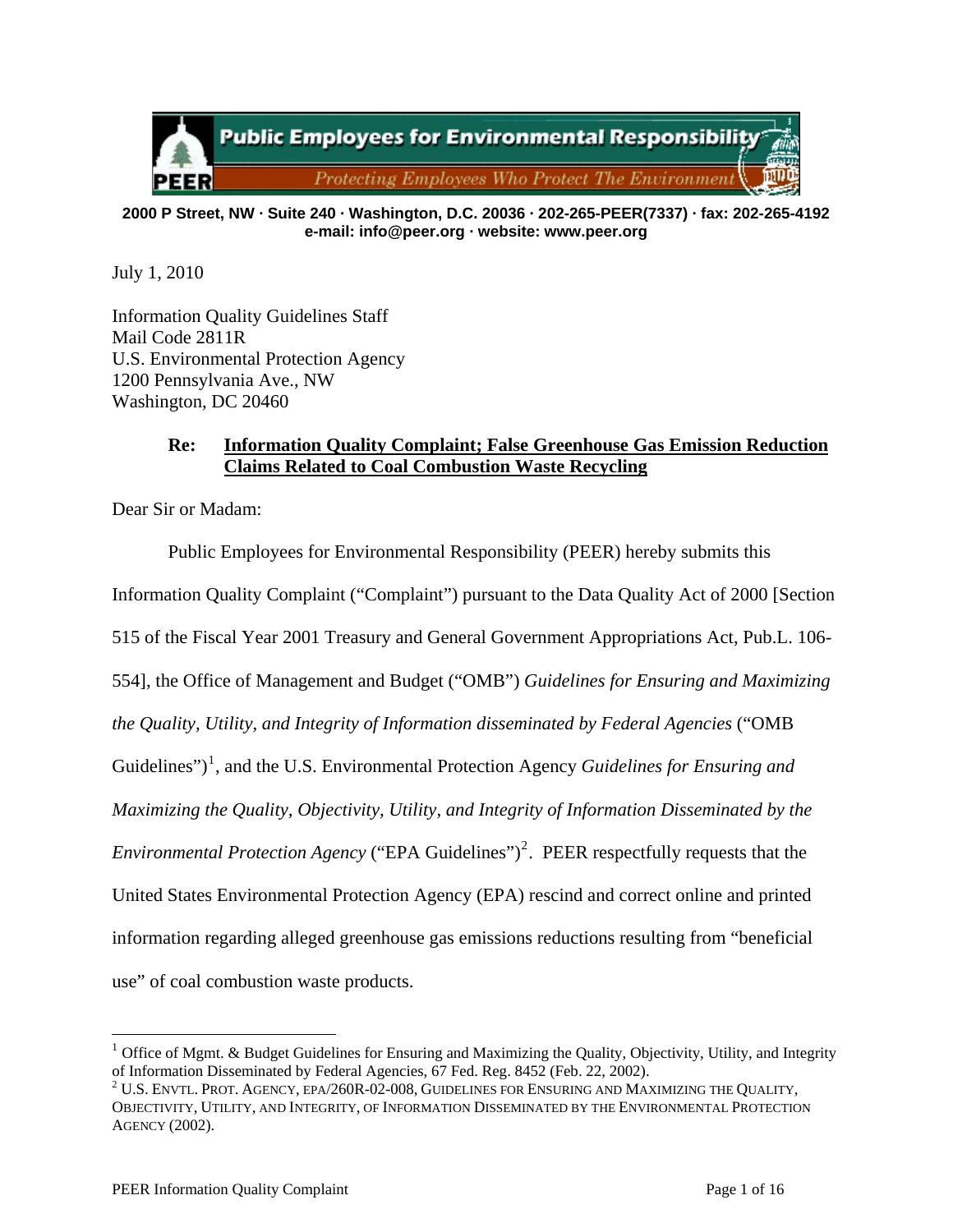# A. **DESCRIPTION OF CHALLENGED INFORMATION THAT NEEDS TO BE CORRECTED TO COMPLY WITH OMB AND EPA INFORMATION QUALITY GUIDELINES**

- The EPA Coal Combustion Products Partnerships ("C2P2") "Results" webpage asserts greenhouse gas reduction claims under the heading "Greenhouse Gas Reduction":
	- o In addition, C2P2 established a goal to reduce greenhouse gas emissions from concrete production by approximately 5.6 million metric tons of carbon dioxide equivalent by 2011, compared to a 2001 baseline. Each ton of fly ash that replaces cement in the production of concrete reduces greenhouse gases emissions by a little less than a ton of carbon dioxide equivalents. In 2008, the total use of fly ash in concrete reduced greenhouse gas emissions by about 11.4 million tons of carbon dioxide equivalents. [3](#page-1-0)
- The EPA C2P2 "Case Studies" webpage introduces a series of downloadable documents with this statement:
	- o The following case studies … are intended to be illustrations of coal combustion product applications that the Agency believes can be beneficial to the environment. Case Study 05: Carbon Burn-Out for Fly Ash Beneficiation, is linked from the website with no disclaimer. The case study displays the EPA logo in the top left corner, and the body of the document cites savings of "CO2 releases from the production of Portland cement of the order of 8/10ths of one ton of CO2 saved for every ton of fly ash used."[4](#page-1-1)
- EPA C2P2 "CCP Benefits and Risks" Webpage states:
	- o Under the heading, "Environmental Benefits":
		- Greenhouse Gas and Energy Benefits. The reuse of CCPs reduces the emission of GHGs in many ways. The primary way CCP use reduces GHG emissions is through coal fly ash for it takes the equivalent of 55 gallons of oil to produce a single ton of cement. In addition, chemical reactions that occur during the production of Portland cement also produce GHGs. The pozzolanic properties of coal fly ash make it a useful replacement for a portion of the Portland cement used in making concrete. Fly ash can typically replace between 15 to 30 percent of the cement in concrete with even higher percentages used for mass concrete placements. As an added benefit, it makes the concrete stronger and more durable than concrete made with only Portland cement as the binder. Another way that using CCPs in place of virgin materials reduces GHG emissions is by reducing the energy-intensive mining operations needed to generate virgin materials. Reduction in mining energy use leads to reduction in GHG emissions.<sup>[5](#page-1-2)</sup>

<span id="page-1-0"></span><sup>&</sup>lt;sup>3</sup> EPA C2P2 Results, http://www.epa.gov/wastes/partnerships/c2p2/results.htm (last accessed on June 23, 2010). CASE STUDY 05: CARBON BURN-OUT FOR FLY ASH BENEFICIATION, *available at*

<span id="page-1-1"></span>http://www.epa.gov/epawaste/partnerships/c2p2/cases/05-burnout.pdf. 5

<span id="page-1-2"></span>EPA C2P2 CCP Benefits and Risks, http://www.epa.gov/wastes/partnerships/c2p2/use/benefits.htm (last accessed on June 23, 2010).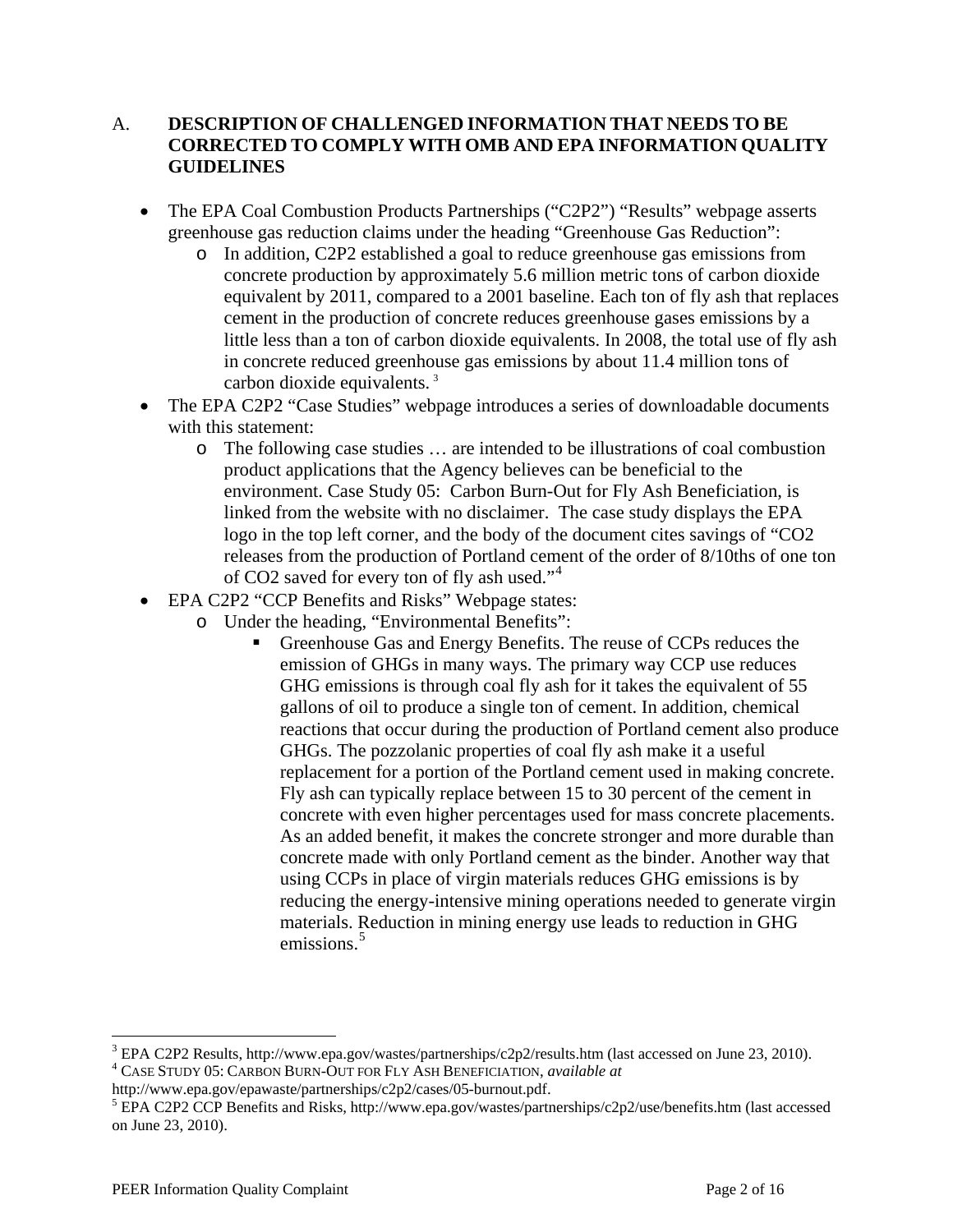- *Using Coal Ash in Highway Construction: A Guide to Benefits and Impacts*<sup>[6](#page-2-0)</sup> contains the following statements:
	- o The increased use of these materials, which would otherwise be discarded as waste, can reduce greenhouse gases in the atmosphere, reduce energy consumption, and conserve natural resources.[7](#page-2-1)
	- o Specifically, using coal combustion products in lieu of other materials, such as Portland cement, reduces energy use and greenhouse gas emissions and conserves natural resources.<sup>[8](#page-2-2)</sup>
	- o This energy-intensive process typically emits nearly one ton of greenhouse gases for each ton of cement created and requires the equivalent of a barrel of oil per ton. Using fly ash—which would otherwise be disposed of—in concrete has the potential to significantly reduce the quantity of greenhouse gases emitted and the amount of fuel used. Typically, between 15 to 30 percent of Portland cement in concrete can be replaced with fly ash.<sup>[9](#page-2-3)</sup>
	- o In 2002, the American Coal Ash Association estimated that 12.6 million tons of fly ash were used as a substitute for Portland cement in the United States. The industry set a goal to increase its use to 20 million tons by 2010. EPA estimates that this would reduce the future generation of greenhouse gasses by more than 6.5 million tons a year.\* (\*The footnote to this sentence states, "Estimated using EPA's Waste Reduction Model, Solid Waste Management and Greenhouse Gases, Second Edition, EPA 530-R-02-006, Office of Solid Waste, June 2002.")<sup>[10](#page-2-4)</sup>
	- o One ton of fly ash used as a replacement for cement … reduces the equivalent of two months of an automobile's carbon dioxide emissions.<sup>[11](#page-2-5)</sup>
- EPA Wastes Speeches contains text of speeches with the following statements:
	- o "Substituting just 12.6 million tons of fly ash for Portland cement would save 350 million cubic feet of landfill space, reduce greenhouse gas emissions by 11 million tons, and conserve crude oil valued at over 140 million dollars."<sup>[12](#page-2-6)</sup>

# B. **THE CHALLENGED STATEMENTS ARE COVERED BY EPA GUIDELINES BECAUSE THEY CONSTITUTE "INFORMATION" THAT EPA "DISSEMINATES" TO THE PUBLIC**

EPA's Guidelines for Ensuring and Maximizing the Quality, Objectivity, Utility, and

Integrity of Information Disseminated by the Environmental Protection Agency ("EPA

Guidelines") state that EPA has as a goal that "all parts of society – including communities,

individuals, businesses, State and local governments, Tribal governments – have access to

1

http://www.epa.gov/wastes/inforesources/news/speeches/bene-use.htm.

<span id="page-2-0"></span> $^6$  U.S. Envtl. Prot. Agency, EPA-530-K-05-002, Using Coal Ash in Highway Construction: A Guide to BENEFITS AND IMPACTS (2005), *available at* www.epa.gov/osw/partnerships/c2p2/pubs/greenbk508.pdf).<br>
<sup>7</sup> Id.<br>
<sup>8</sup> Id. at 16.<br>
<sup>9</sup> Id. at 16-17.<br>
<sup>10</sup> Id. at 17.<br>
<sup>11</sup> Id. at 17.<br>
<sup>11</sup> Id. at 17.<br>
<sup>11</sup> Id. at 17.<br>
<sup>12</sup> Tom

<span id="page-2-2"></span><span id="page-2-1"></span>

<span id="page-2-3"></span>

<span id="page-2-4"></span>

<span id="page-2-6"></span><span id="page-2-5"></span>Beneficial Reuse Summit**,** November 8, 2004, *available at*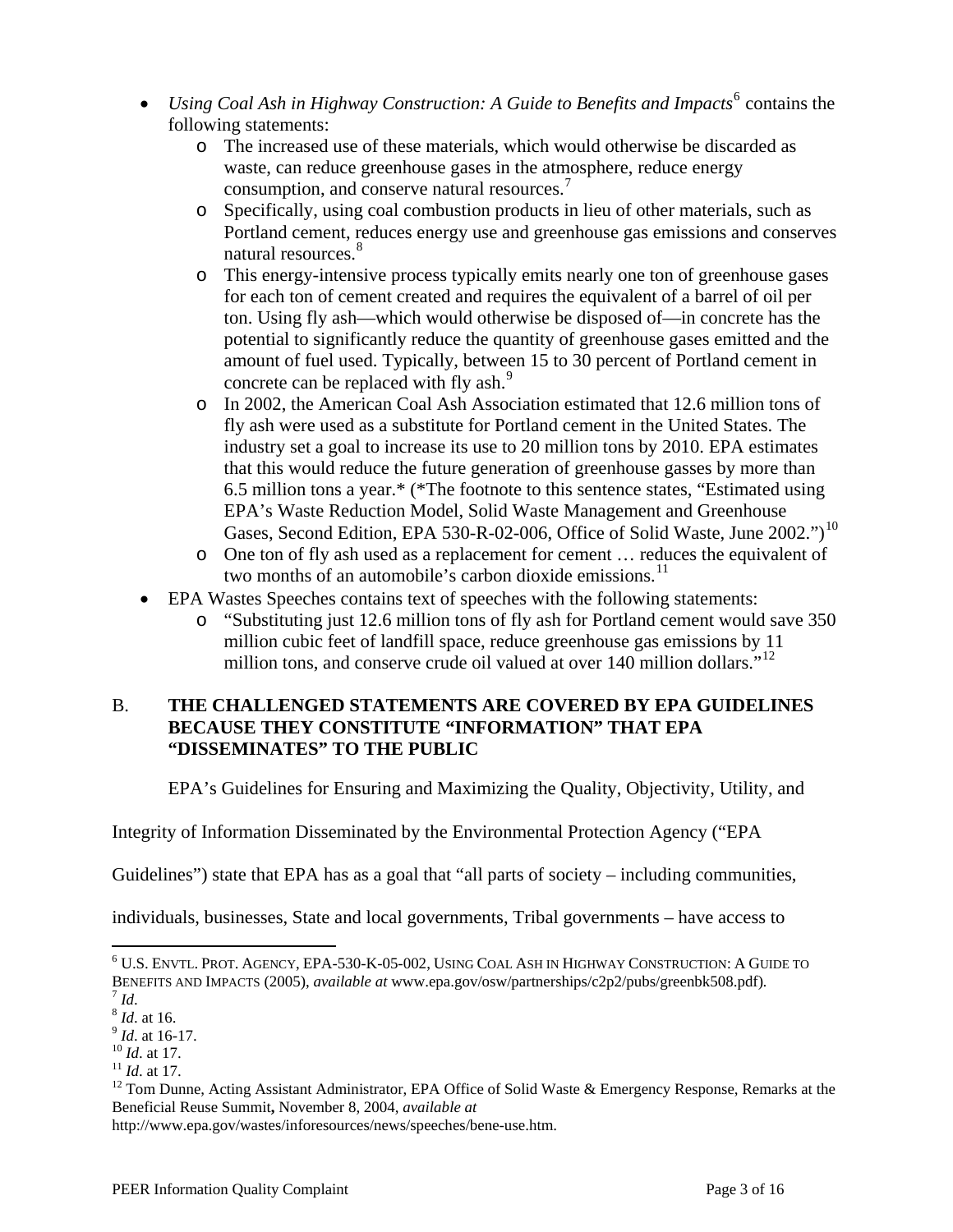accurate information sufficient to effectively participate in managing human health and environmental risks. $^{13}$  $^{13}$  $^{13}$ 

 EPA's Guidelines apply to "information" that EPA disseminates to the public. The Guidelines define "information" as "any communication or representation of knowledge such as facts or data, in any medium or form."<sup>[14](#page-3-1)</sup> EPA is considered to be "disseminating information to the public" when EPA initiates distribution of information "if EPA prepares the information and distributes it to support or represent EPA's viewpoint, or to formulate or support a regulation, guidance, or other Agency decision or position."<sup>[15](#page-3-2)</sup>

 The EPA publications and web content listed above are communications that have been prepared by EPA and disseminated in print or online. The text of the speech discussed above is "information" covered by the guidelines because the speech was given by an EPA official in support of an EPA position. The text of the speeches exist on EPA's website and represent EPA's views to the public without disclaimer warning of potentially historic and outdated content.

# C. **THE CHALLENGED STATEMENTS ARE "INFLUENTIAL INFORMATION" SUBJECT TO HIGHER STANDARDS OF QUALITY**

 EPA's Guidelines define "influential" as meaning that EPA can reasonably determine that dissemination of the information will have or does have a clear and substantial impact on important public policies or private sector decisions. [16](#page-3-3) EPA also recognizes that "influential scientific, financial, or statistical information should be subject to a higher degree of quality (for example, transparency about data and methods) than information that may not have a clear and

<span id="page-3-0"></span><sup>&</sup>lt;sup>13</sup> U.S. ENVTL. PROT. AGENCY, EPA/260R-02-008, GUIDELINES FOR ENSURING AND MAXIMIZING THE QUALITY, OBJECTIVITY, UTILITY, AND INTEGRITY, OF INFORMATION DISSEMINATED BY THE ENVIRONMENTAL PROTECTION AGENCY 3 (2002). 14 *Id*. at 15. 15 *Id*. 16 *Id*. at 19.

<span id="page-3-2"></span><span id="page-3-1"></span>

<span id="page-3-3"></span>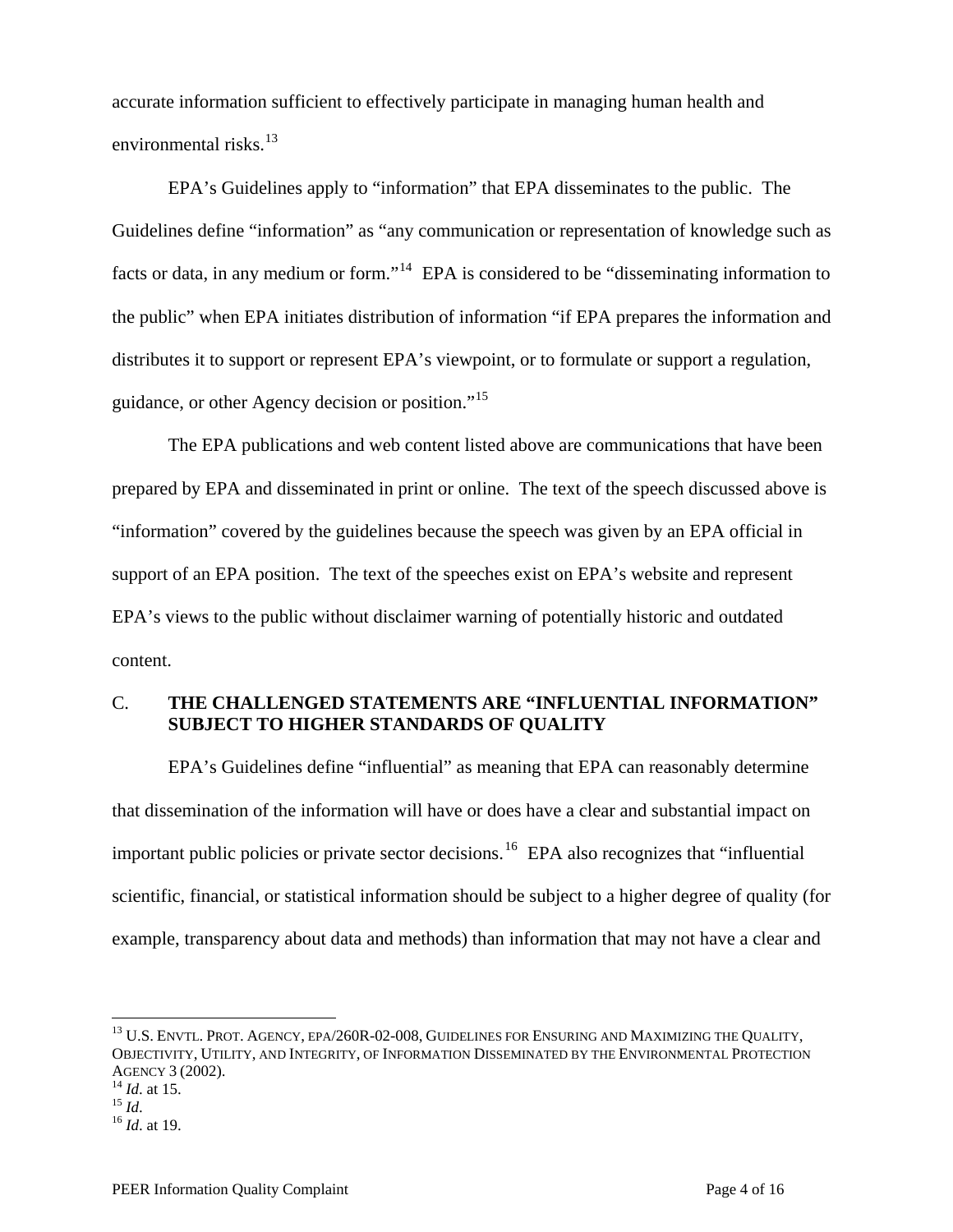substantial impact on important public policies or private sector decisions."<sup>[17](#page-4-0)</sup> Finally, EPA also notes that it is "important that analytic results for influential information have a higher degree of transparency regarding (1) the source of the data used, (2) the various assumptions employed, (3) the analytic methods applied, and (4) the statistical procedures employed … and that all factors be presented and discussed."<sup>[18](#page-4-1)</sup>

 In explaining the purpose behind requiring agencies to be transparent about how analytic results are generated, OMB guidelines explain that the "more important benefit of transparency is that the public will be able to assess how much an agency's analytic result hinges on the specific analytic choices made by the agency."<sup>[19](#page-4-2)</sup> EPA's Guidelines also state that "[i]t is important that analytic results for influential information have a higher degree of transparency regarding … the various assumptions employed… [i]t is also important … and that all factors be presented and discussed."[20](#page-4-3)

The challenged information is "influential" because the EPA can reasonably determine that dissemination of the information will have or does have a clear and substantial impact on important public policies or important private sector decisions. Public policy-makers and agency staff may rely on EPA's representation of greenhouse gas emission reduction benefits when making decisions about procuring concrete with fly ash content and in decisions to allocate carbon credits in carbon emissions trading schemes. For example, this information is used to support top agency actions such as the EPA Region 8 Climate Change Strategic Plan, which includes activities such as achieving climate change results through pursuit of voluntary

 $17$  *Id.* at 20.

<span id="page-4-1"></span><span id="page-4-0"></span><sup>&</sup>lt;sup>18</sup> *Id.* at 21.

<span id="page-4-2"></span><sup>&</sup>lt;sup>19</sup> Office of Management and Budget: Guidelines for Ensuring and Maximizing the Quality, Objectivity, Utility, and Integrity of Information Disseminated by Federal Agencies,  $67$  Fed. Reg.  $8452$ ,  $8456$  (Feb. 22, 2002).

<span id="page-4-3"></span> $^{20}$  U.S. ENVTL. PROT. AGENCY, EPA/260R-02-008, GUIDELINES FOR ENSURING AND MAXIMIZING THE QUALITY, OBJECTIVITY, UTILITY, AND INTEGRITY, OF INFORMATION DISSEMINATED BY THE ENVIRONMENTAL PROTECTION AGENCY 21 (2002).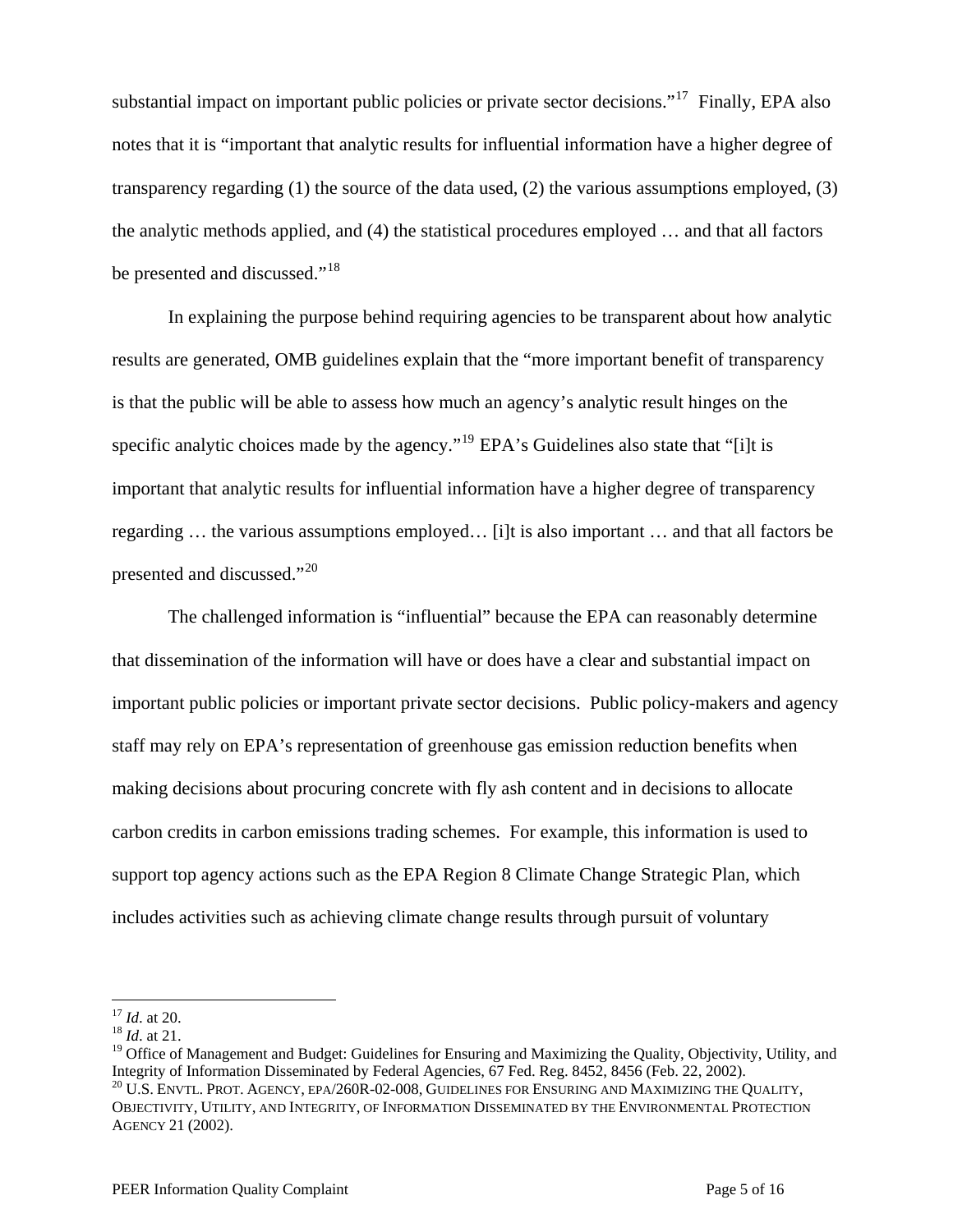programs such as the Coal Combustion Products Partnership.<sup>[21](#page-5-0)</sup> EPA Region 8's decision to highlight participation in the Coal Combustion Products Partnership as an activity it is undertaking to support the Regional climate change strategy shows how the EPA C2P2 program greenhouse gas claims have clearly and substantially impacted high level agency activities.

The information also clearly and substantially influences public and private sector decisions beyond the federal sector. One example is the July 21, 2009, decision by the Massachusetts Department of Environmental Protection (MassDEP) to approve an Application for Certification of Greenhouse Gas Credits to a private project processing coal ash for use in place of Portland cement.<sup>[22](#page-5-1)</sup> The Final Approval letter explains that the estimate of the number of greenhouse gas credits was calculated based on an emission reduction figure—0.71 tons CO2 equivalent reduced per ton fly ash used as cement replacement—provided in two EPA reports.<sup>[23](#page-5-2)</sup> In the Response to Comments on another greenhouse gas credit application, MassDEP noted that although various methods are available to estimate tons of greenhouse gas emissions avoided by fly ash cement projects, support for the selected model was obtained from EPA's C2P2 website.<sup>[24](#page-5-3)</sup> EPA can therefore reasonably determine that dissemination of greenhouse gas reduction information posted on EPA's C2P2 website can have a clear and substantial impact on public and private sector decisions. These express references to C2P2 in public policy determinations illustrate the influential nature of the assertions that are the subject of this Complaint.

### D. **THE CHALLENGED INFORMATION DOES NOT COMPLY WITH THE GUIDELINES BECAUSE IT DOES NOT REPRESENT THE QUALITY,**

<span id="page-5-0"></span><sup>&</sup>lt;sup>21</sup> EPA Climate Change Activities in Region 8, http://www.epa.gov/region8/climatechange/activities.html (last accessed June 30, 2010).

<span id="page-5-1"></span><sup>&</sup>lt;sup>22</sup> Massachusetts Department of Environmental Protection, Executive Office of Energy & Environmental Affairs, Final Approval of Applications for Certification and Verifications of GHG Credits, July 21, 2009, *available at* http://www.mass.gov/dep/air/climate/ghgpmi.pdf.<br><sup>23</sup> *Id.* at 4.<br><sup>24</sup> MassDEP Bureau of Waste Prevention, Response to Comments On: Application for Certification of GHG Credits

<span id="page-5-3"></span><span id="page-5-2"></span>at 2, June 10, 2009, *available at* http://www.mass.gov/dep/air/climate/brayrtc.pdf.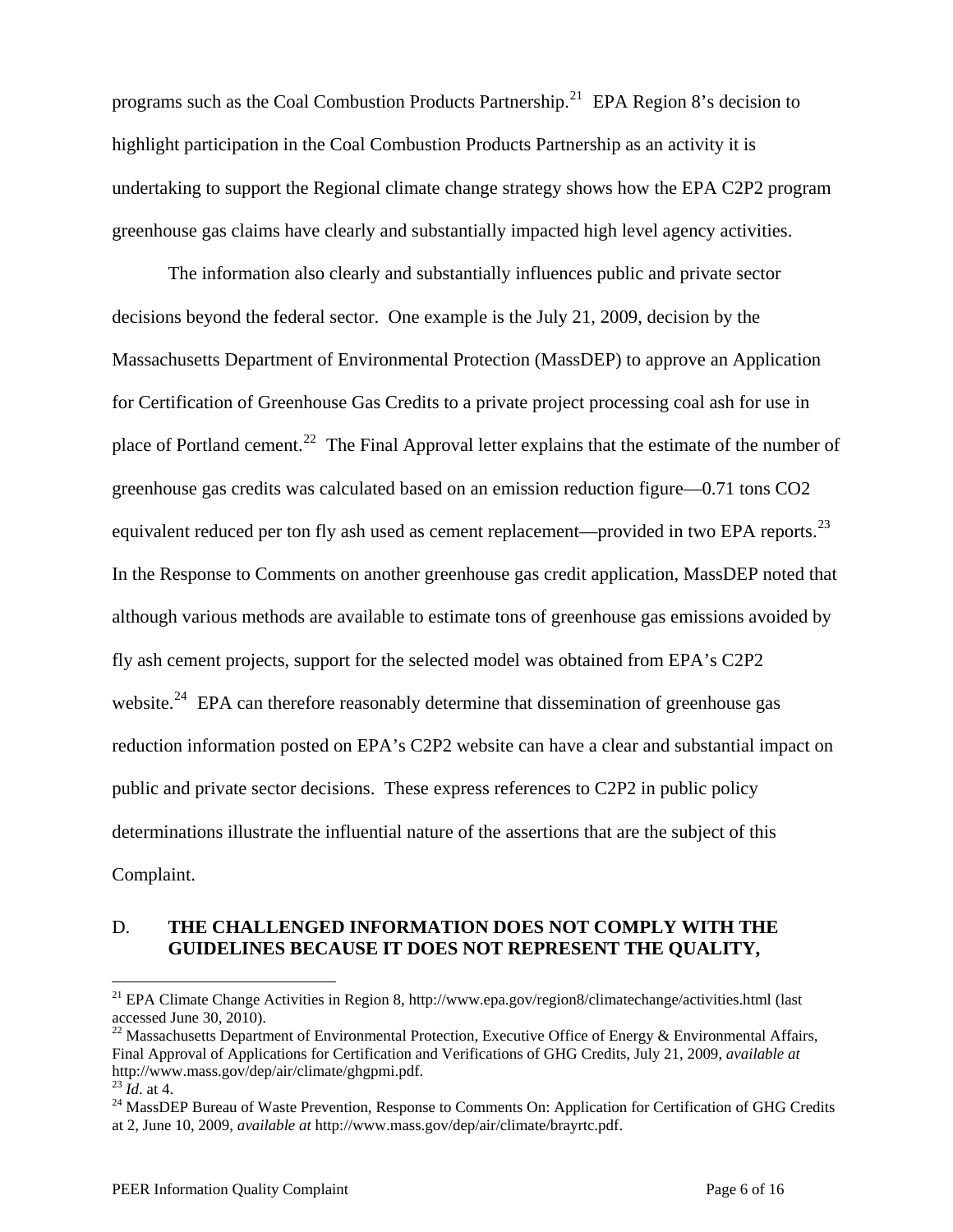# **INCLUDING THE OBJECTIVITY AND UTILITY, REQUIRED BY OMB AND EPA INFORMATION QUALITY GUIDELINES**

# 1. **The Challenged Information Fails to Meet EPA Guideline Requirements for Objectivity Because the Information Is Not Presented in an Accurate, Complete, or Unbiased Manner.**

EPA's Guidelines state that "objectivity" requirements are intended to ensure that

disseminated information is presented in an "accurate, clear, complete, and unbiased manner,"

and that information "is accurate, reliable, and unbiased."<sup>[25](#page-6-0)</sup>

### i. *The Challenged Information Is Inaccurate*

EPA's claims about greenhouse gas benefits from coal combustion waste reuse are

inaccurate because they rely on faulty lifecycle assessments that fail to take into account whole

system boundaries. EPA's Office of Research and Development National Risk Management

Research Laboratory's *Lifecycle Assessment: Principles and Practice* describes the system

boundaries that should be included when conducting life cycle assessments:

"In defining system boundaries, it is important to include every step that could affect the overall interpretation or ability of the analysis to address the issues for which it is being performed. Only in well-defined instances can life-cycle elements such as raw materials acquisition or waste management be excluded. In general, only when a step is exactly the same in process, materials, and quantity in all alternatives considered, can that step be excluded from the system. In addition, the framework for the comparison must be recognized as relative because the total system values exclude certain contributions. This rule is especially critical for LCAs used in public forums rather than for internal company decision making." $^{26}$  $^{26}$  $^{26}$ 

<span id="page-6-0"></span><sup>&</sup>lt;sup>25</sup> U.S. ENVTL. PROT. AGENCY, EPA/260R-02-008, GUIDELINES FOR ENSURING AND MAXIMIZING THE QUALITY, OBJECTIVITY, UTILITY, AND INTEGRITY, OF INFORMATION DISSEMINATED BY THE ENVIRONMENTAL PROTECTION

<span id="page-6-1"></span>AGENCY 15 (2002).<br><sup>26</sup> U.S. Envtl. Prot. Agency, Nat'l Risk Mgmt. Research Lab., EPA/600/R-06/060, Life Cycle Assessment: PRINCIPLES AND PRACTICE 16 (2006).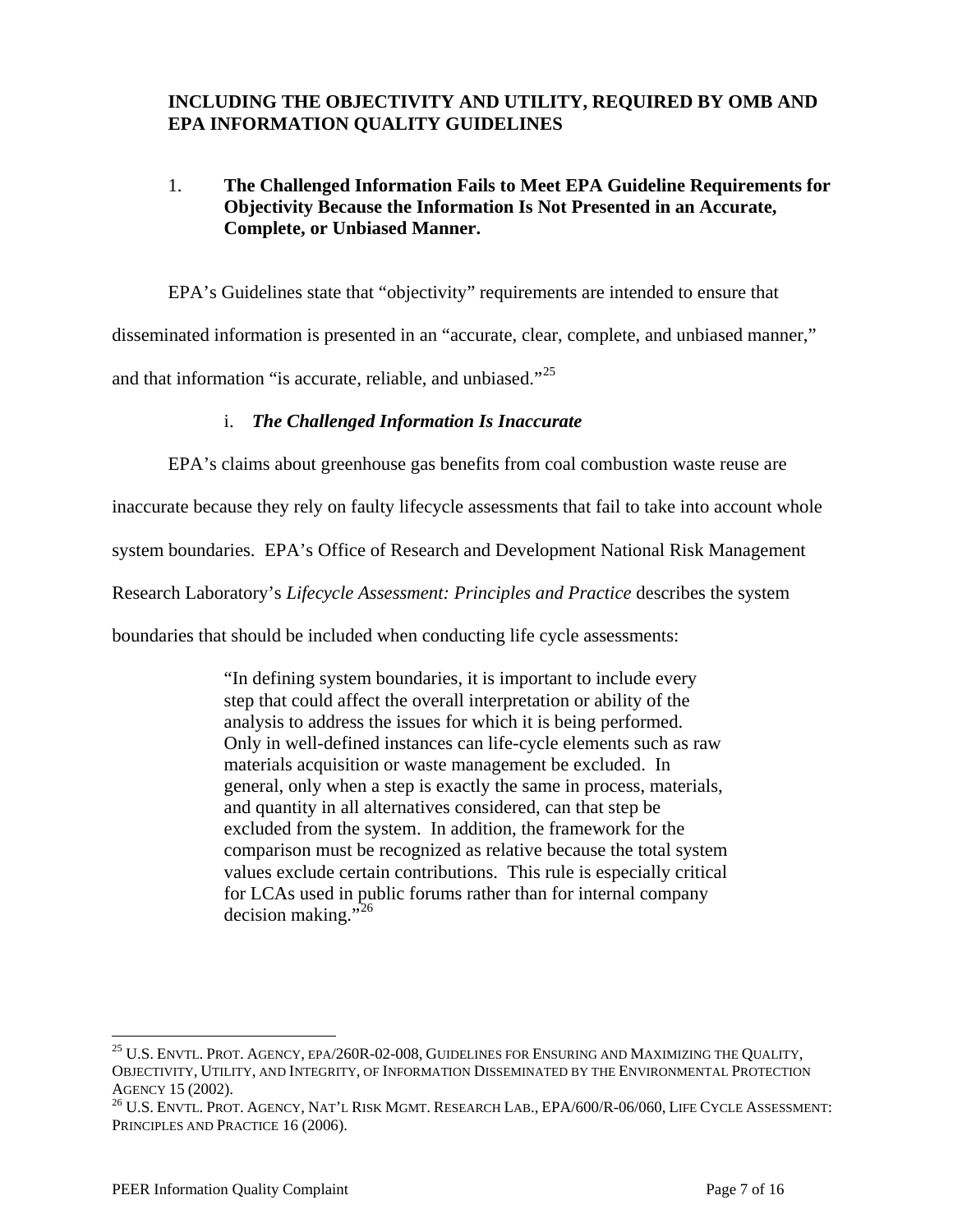The EPA National Risk Management Research Laboratory publication notes that coproducts (outputs from the process that are "not treated as wastes") that are marketed to other manufacturers should be treated as co-products and quantified.<sup>[27](#page-7-0)</sup> "In performing co-product allocation, some means must be found to objectively assign the resource use, energy consumption, and emissions among the co-products."[28](#page-7-1) This process is contrasted to waste materials that are reused within the same process and therefore part of an "internal recycling loop" and thus not included in the inventory (since [materials in an internal recycling loop] do not cross boundaries of the subsystem" $)^{29}$  $)^{29}$  $)^{29}$ 

 EPA's Coal Combustion Product Partnership website and publication claims about greenhouse gas emission reductions associated with using "coal combustion products" are inaccurate because the analysis ignores significant upstream greenhouse gas emissions associated with the processes that generate coal combustion waste "co-products." EPA's *Using Coal Ash in Highway Construction: A Guide to Benefits and Impacts* contains multiple statements about greenhouse gas emission reductions associated with using coal combustion products in place of other materials. EPA provides a source for only one of the greenhouse gas reduction claims that meeting an industry goal of increasing fly ash substitution for Portland cement from 12.6 million tons to 20 million tons "would reduce the future generation of greenhouse gasses by more than 6.5 million tons a year."<sup>[30](#page-7-3)</sup> However, as EPA points out in a footnote, this emissions reduction figure is based on EPA's Waste Reduction Model ("WARM").

This is problematic because the WARM model is designed to assist waste managers in quantifying the greenhouse gas benefits of various waste management practices, and it assumes

 $^{27}$  *Id.* at 21.

<span id="page-7-3"></span>

<span id="page-7-2"></span><span id="page-7-1"></span><span id="page-7-0"></span><sup>28</sup> *Id.*<br><sup>29</sup> *Id.*<br><sup>30</sup> *Id.* at 22. 30 U.S. ENVTL. PROT. AGENCY, EPA-530-K-05-002, USING COAL ASH IN HIGHWAY CONSTRUCTION: A GUIDE TO BENEFITS AND IMPACTS 16 (2005).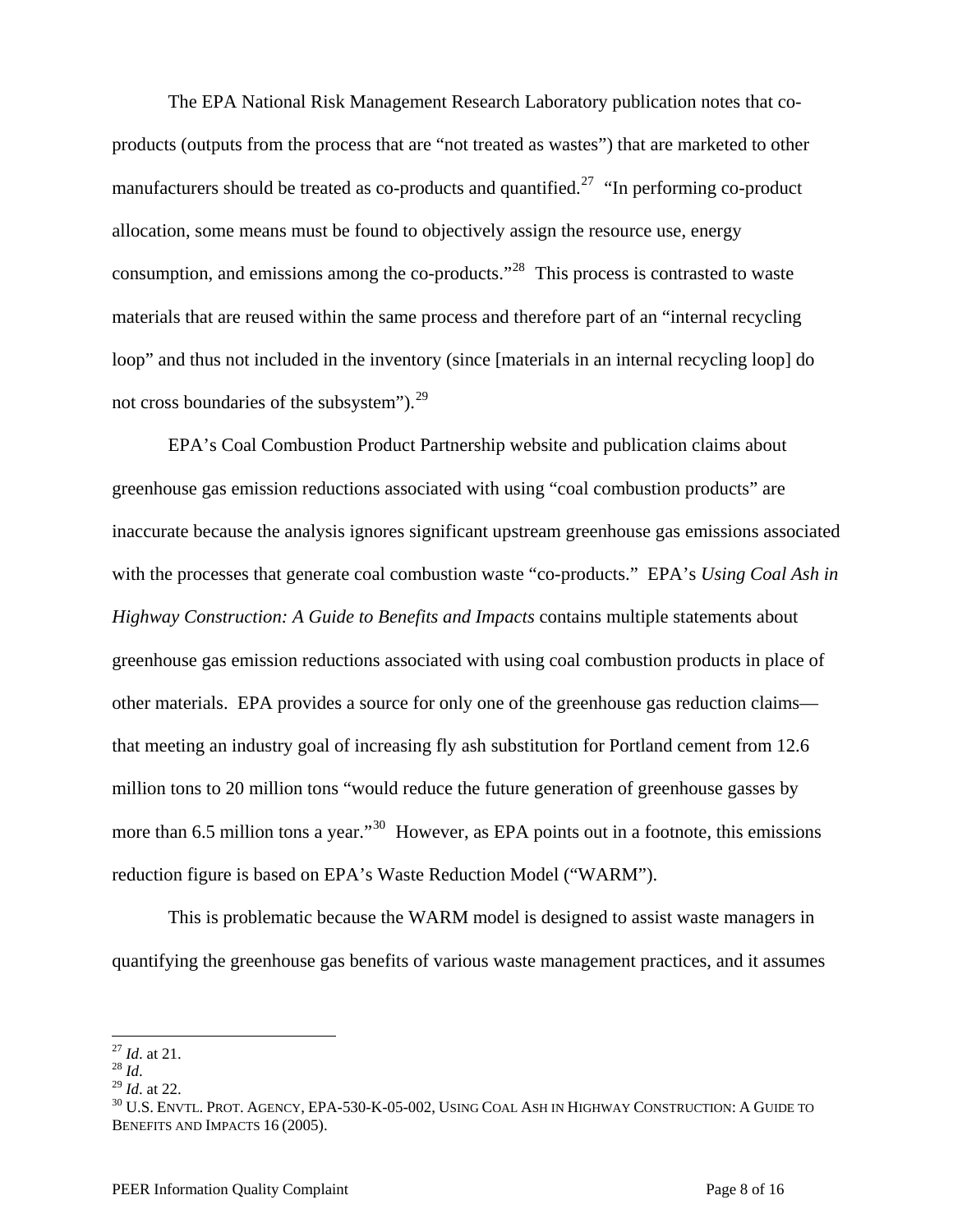coal combustion fly ash starts off as a greenhouse gas neutral material.<sup>[31](#page-8-0)</sup> With coal-fired electricity, in particular, this assumption can lead to grossly inaccurate lifecycle greenhouse gas emission estimates, and faulty cost-benefit conclusions when comparing materials. Electricity generation is the largest single source—contributing around 40%—of total CO2 emissions in the United States,  $32$  and electricity generators use coal—a fuel source with relatively high CO2 emissions—for over half of their total energy requirements.<sup>[33](#page-8-2)</sup>

 EPA also makes overly broad assertions that are inaccurate and lack supporting documentation. In one publication, EPA states, "using coal combustion products in lieu of other materials, such as Portland cement, reduces energy use and greenhouse gas emissions and conserves natural resources."[34](#page-8-3) However, while EPA may have conducted some supporting analysis for fly ash in cement – flawed as it is – EPA fails to identify the source for the broad claim that reuse of all categories of coal combustion wastes produced nationwide leads to net reductions in greenhouse gas emissions. EPA's WARM model analysis of coal combustion wastes is limited to fly ash.<sup>[35](#page-8-4)</sup> In another example, EPA asserts on its C2P2 "CCP Benefits and Risks" website that "reuse of CCPs reduces the emission of GHGs [greenhouse gases] in many ways … [t]he primary way CCP use reduces GHG emissions is through coal fly ash for it takes the equivalent of 55 gallons of oil to produce a single ton of cement." While there is no footnote on the webpage to indicate a source for this claimed greenhouse gas benefit of coal combustion product reuse, another C2P2 webpage entitled "C2P2 Key Resources" contains provides a link to

<span id="page-8-0"></span><sup>31</sup> U.S. ENVTL. PROT. AGENCY, EPA530-R-03-016, BACKGROUND DOCUMENT FOR LIFE-CYCLE GREENHOUSE GAS EMISSION FACTORS FOR FLY ASH USED AS A CEMENT REPLACEMENT IN CONCRETE 3 (2003) ("As a coal combustion product (CCP), fly ash is unlike other materials for which EPA has developed emission factors … its production results from the industrial combustion of coal; therefore, there are no manufacturing emissions associated with the first generation product ... [and] it cannot be recycled in a closed loop.")<br><sup>32</sup> U.S. ENVTL. PROT. AGENCY, INVENTORY OF U.S. GREENHOUSE GAS EMISSIONS AND SINKS: 1990 – 2008 at 3-10

<span id="page-8-1"></span><sup>(2010).</sup> 

<span id="page-8-3"></span>

<span id="page-8-2"></span><sup>&</sup>lt;sup>33</sup> *Id.* at ES-8 (2010).<br><sup>34</sup> U.S. Envtl. Prot. Agency, EPA-530-K-05-002, Using Coal Ash in Highway Construction: A Guide to BENEFITS AND IMPACTS 16 (2005).<br><sup>35</sup> WAste Reduction Model: Material Types Recognized by WARM,

<span id="page-8-4"></span>

http://epa.gov/climatechange/wycd/waste/calculators/Warm\_home.html (last accessed June 30, 2010).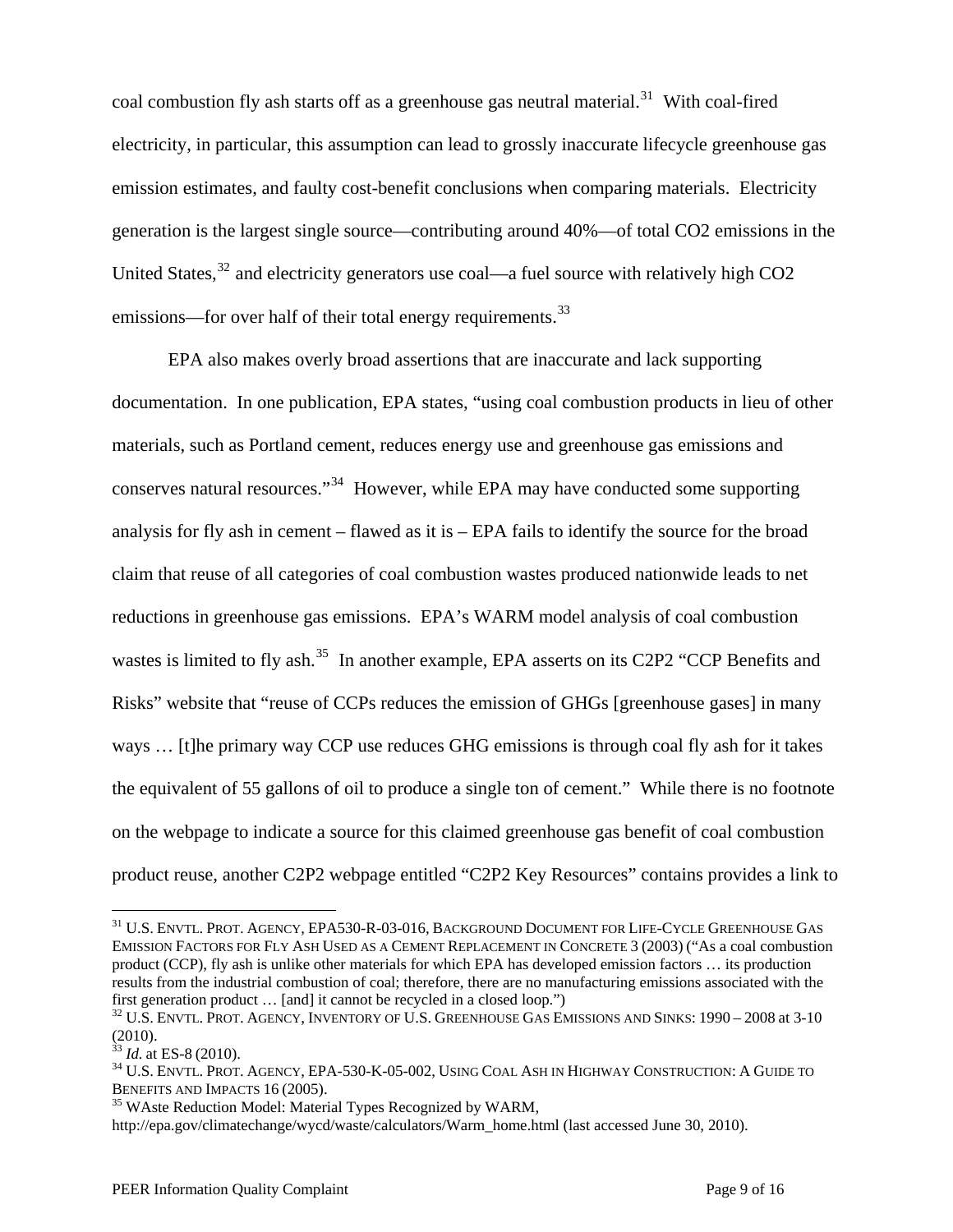EPA's *Waste and Materials-Flow Benchmark Sector Report: Beneficial Use of Secondary Materials – Coal Combustion Products* under the heading, "General Use Guidelines and Information."<sup>[36](#page-9-0)</sup> This publication is newer than EPA's background document for the WARM model fly ash analysis and examines both using fly ash as a replacement for finished Portland cement and using flu gas desulfurization (FGD) gypsum in wallboard manufacturing. However, the document also notes that "this analysis only examines the beneficial impacts of substituting fly ash for finished Portland cement in concrete and substituting FGD gypsum for virgin gypsum in wallboard manufacturing … [t]hese two processes represent less than 50% of the total beneficial uses of CCPs."<sup>[37](#page-9-1)</sup> There is no apparent documented support for the assertions that reusing coal combustion waste products in general leads to net reductions in greenhouse gas emissions. This statement is inaccurate and unsupported and when made by EPA implies to the public and private sector decision-makers that increased reuse of all coal combustion wastes is an effective strategy to reduce greenhouse gas emissions.

#### ii. *The Challenged Information Is Incomplete*

Another example is EPA's selective use of underlying methodologies to support its coal combustion waste "beneficial reuse" greenhouse gas emission reduction claims; EPA excludes underlying assumptions and variables in its reporting of the final numbers. For example, in the EPA Office of Solid Waste report, "Waste and Materials-Flow Benchmark Sector Report: Beneficial Use of Secondary Materials – Coal Combustion Products Final Report," EPA states that the BEES model "may over- or underestimate the national impacts of using fly ash in concrete construction projects because site-specific environmental conditions and proximity to

<span id="page-9-1"></span><sup>37</sup> U.S. ENVTL. PROT. AGENCY, OFFICE OF SOLID WASTE: ECONOMICS, METHODS, AND RISK ANALYSIS DIVISION, WASTE AND MATERIALS-FLOW BENCHMARK SECTOR REPORT: BENEFICIAL USE OF SECONDARY MATERIALS – COAL COMBUSTION PRODUCTS FINAL REPORT 5-9 (2008), *available at*

http://www.epa.gov/epawaste/partnerships/c2p2/pubs/benuse07.pdf.

<span id="page-9-0"></span><sup>&</sup>lt;sup>36</sup> EPA C2P2 Key Resources, http://www.epa.gov/wastes/partnerships/c2p2/resources.htm (last accessed June 30, 2010).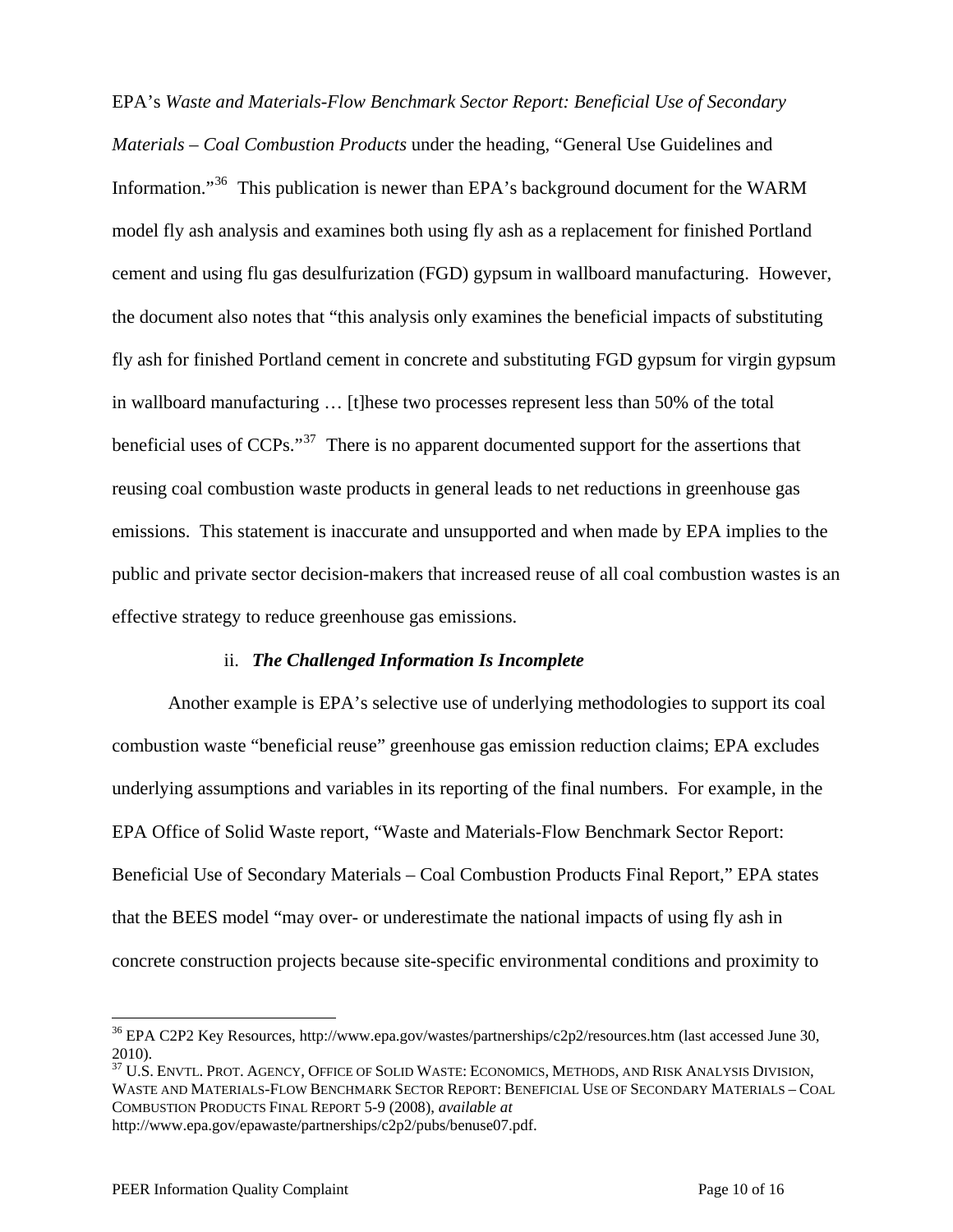sources of fly ash may affect the resulting benefits and influence the net effect of choosing fly ash over Portland cement."[38](#page-10-0)

EPA's highlighted greenhouse gas reduction claims fail to provide a transparent accounting for regional differences in cement plant emissions or transportation factors. For example, the California Department of Transportation website notes that the cement industry in California is among the most energy efficient, and—according to the California Cement Industry—the energy efficiency of California cement plants is 15 percent better than the average U.S. value.<sup>[39](#page-10-1)</sup> At the same time, California is a relatively small producer of coal fly ash and thus transportation-related impacts from moving coal ash from utilities to cement markets may be greater than the national averages underlying EPA claims.

EPA's coal combustion waste greenhouse gas claims also fail to adequately include impacts associated with processing ash for use in cement. Occasionally, additional processing is used to transform fly ash—such as high carbon fly ash that can result from activated carbon injection for mercury control—to meet project specifications. It is unclear from EPA's public greenhouse gas claims whether, and to what extent, any additional processing impacts are taken into account by EPA's models. If EPA greenhouse gas assertions do not include clear notes about underlying assumptions (i.e. the assumption that fly ash is always produced in a ready-touse form), then decisions about whether and how many greenhouse gas "credits" to award for fly ash use in cement may be based on incomplete EPA ash lifecycle estimates.

Factors such as these can change the greenhouse gas reduction benefit ratios and should be noted explicitly along with any numeric greenhouse gas emission reduction claims. EPA's

<span id="page-10-0"></span><sup>38</sup> U.S. ENVTL. PROT. AGENCY, OFFICE OF SOLID WASTE: ECONOMICS, METHODS, AND RISK ANALYSIS DIVISION, WASTE AND MATERIALS-FLOW BENCHMARK SECTOR REPORT: BENEFICIAL USE OF SECONDARY MATERIALS – COAL COMBUSTION PRODUCTS FINAL REPORT 4- 10 (2008), *available at* http://www.epa.gov/epawaste/partnerships/c2p2/pubs/benuse07.pdf.

<span id="page-10-1"></span><sup>&</sup>lt;sup>39</sup> California Department of Transportation Climate Action Team Cement Production Efficiency Improvements, http://www.dot.ca.gov/hq/esc/Translab/ClimateActionTeam/production-efficiency-measures.html (last visited June

<sup>30, 2010).</sup>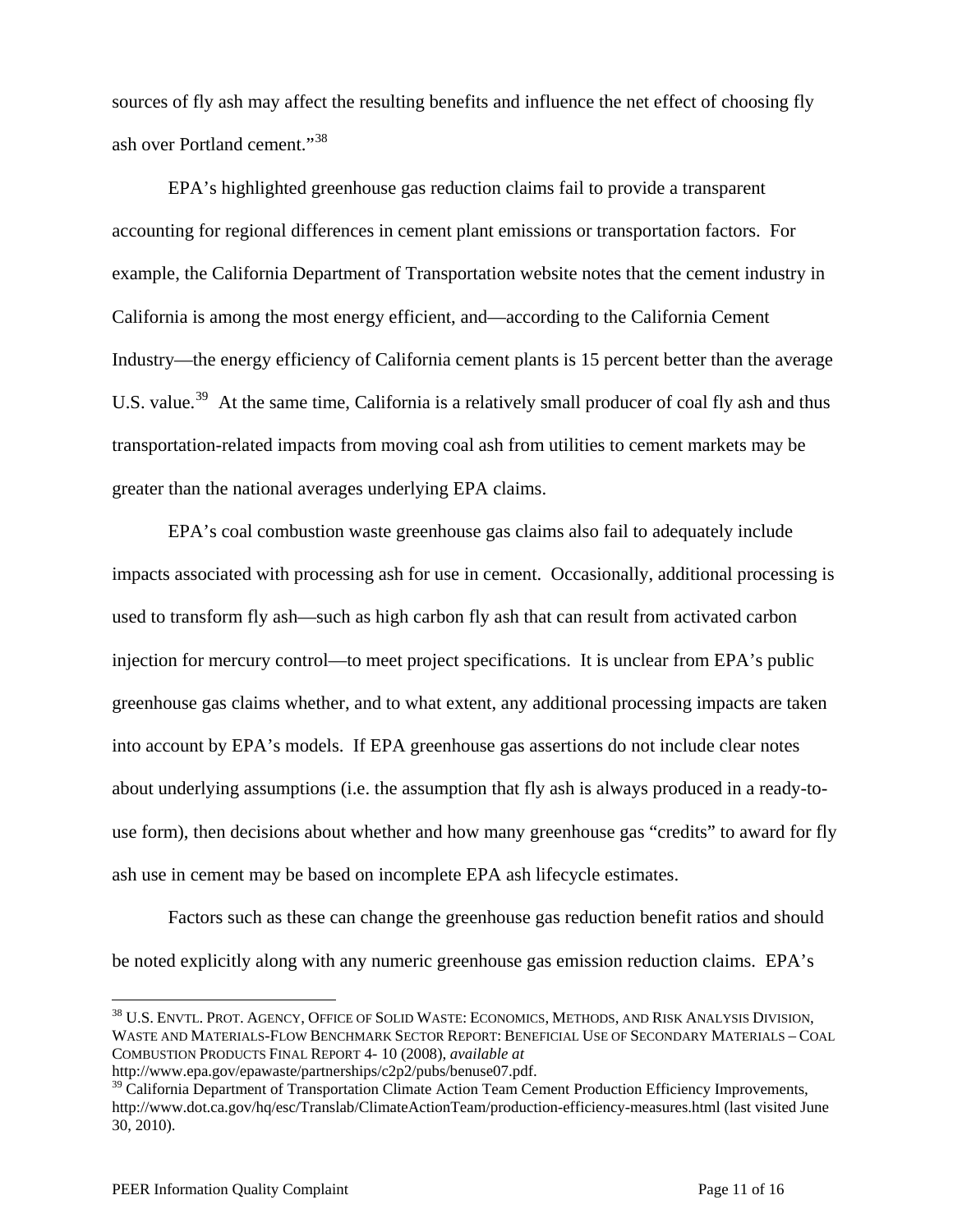claims of coal combustion waste greenhouse gas benefits are used to support public decisions, but the challenged website statements and publications fail to meet EPA Guideline requirements for a high degree of transparency as to source of data used and assumptions employed. Without explicit reference to the underlying assumptions and presentation and discussion of all factors in the analysis, the challenged information is incomplete.

#### iii. *The Challenged Information Is Biased*

EPA's statements, without caveats and clear explanations of assumptions used in the models, are misleading and inaccurate. For example, in contrast to multiple statements PEER found on EPA websites and publications promoting the benefits of recycling coal combustion wastes, only a single statement contained a qualifier to the utility of relying on coal combustion waste reuse to actually achieve greenhouse gas emission reductions. Buried in Appendix E—on the very last page of EPA's Benchmark Report—is a statement that "allocated emissions from primary production (i.e., coal combustion) may occasionally be greater than the documented benefits of beneficial use for some metrics" and "the beneficial use of CCPs may not be an efficient method for reducing overall emissions of CO2 and SO2 to the environment."<sup>[40](#page-11-0)</sup> This is an important caveat to all the statements by EPA that reuse of coal combustion wastes results in greenhouse gas benefits. EPA's unequivocal greenhouse gas benefit claims can mislead public decision-makers as to the actual efficacy of pursuing greenhouse gas reductions through increasing use of coal combustion wastes. This lack of complete transparency also misleads the public that trusts EPA to make unbiased assessments of health and environmental risks and benefits.

<u>.</u>

<span id="page-11-0"></span> $^{40}$  U.S. Envtl. Prot. Agency, Office of Solid Waste: Economics, Methods, and Risk Analysis Division, WASTE AND MATERIALS-FLOW BENCHMARK SECTOR REPORT: BENEFICIAL USE OF SECONDARY MATERIALS – COAL COMBUSTION PRODUCTS FINAL REPORT at E-3(2008), *available at* http://www.epa.gov/epawaste/partnerships/c2p2/pubs/benuse07.pdf.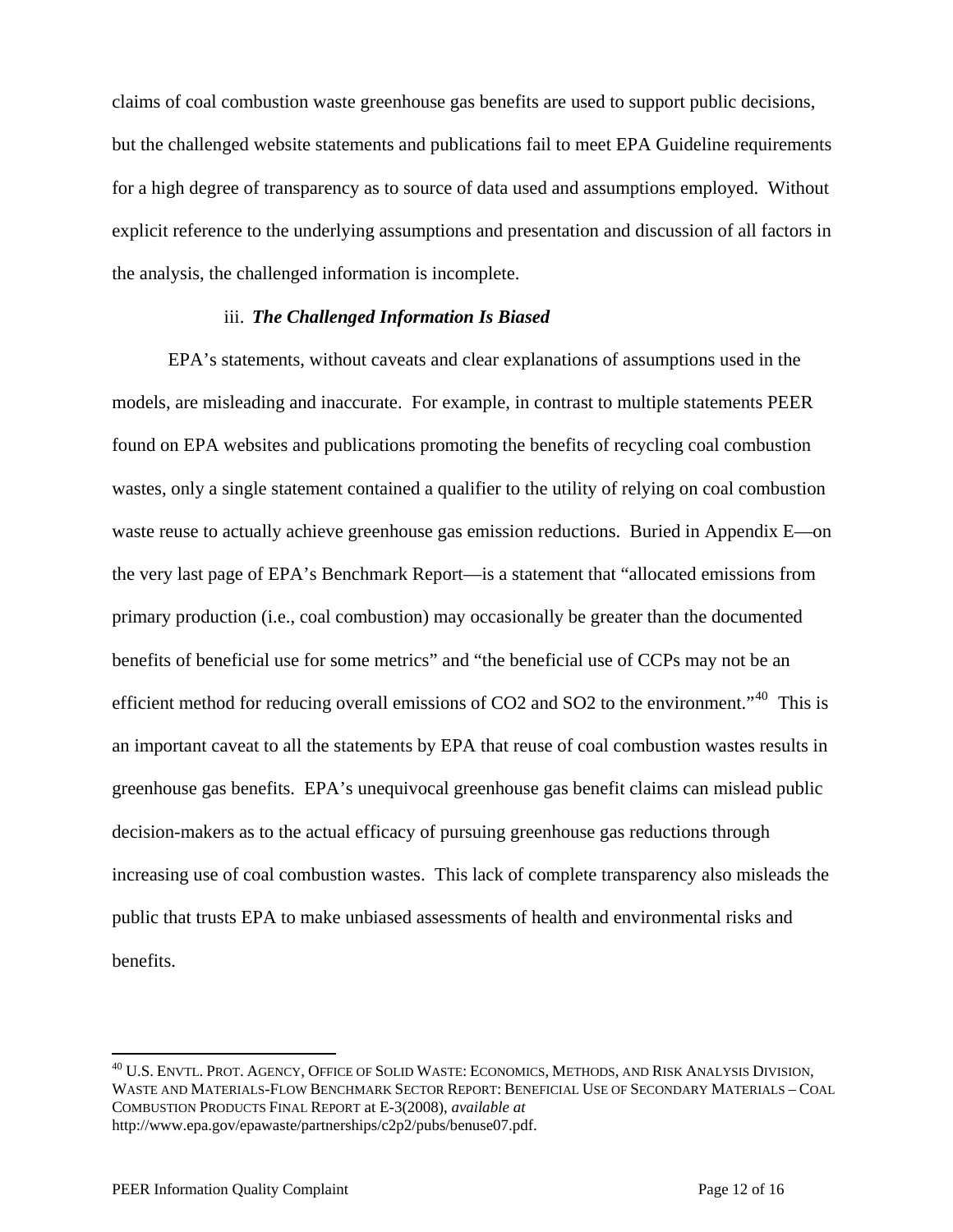Taken together, these inaccurate and incomplete statements skew the public debate on the merits of recycling coal combustion wastes. EPA's biased promotion of coal combustion waste recycling may contribute to EPA's own performance goal to increase recycling of coal combustion wastes, but when the challenged information is disseminated without qualification, EPA risks misleading decision-makers interested in legitimate strategies to reduce greenhouse gas emissions. EPA's continued reliance on greenhouse gas reduction claims lacks reliable and transparent supporting documentation and thus appears to have been perpetuated by EPA to buttress a politically-motivated decision by the agency to continue to promote coal combustion waste materials in support of its internal waste management performance goals rather than a scientifically justifiable strategy to reduce greenhouse gas emissions.

# 2. **The Lack of Quality of the Challenged Information Means that the Information Has Insufficient Utility to the Intended Audience.**

"Utility refers to the usefulness of the information to the intended users."<sup>[41](#page-12-0)</sup> EPA's coal combustion waste recycling greenhouse gas emission reduction claims vary in quantity of reductions claimed, unit of measurement, and supporting documentation (when it is available). The EPA C2P2 "Results" webpage states, "**Each ton of fly ash that replaces cement in the production of concrete reduces greenhouse gases emissions by a little less than a ton of carbon dioxide equivalents.**"<sup>[42](#page-12-1)</sup> Another EPA C2P2 webpage contains links to "Case Studies" that are "intended to be [illustrative] of coal combustion product applications that the Agency believes can be beneficial to the environment"; *Case Study 05* bears the EPA logo and states,

"**CO2 releases from the production of Portland cement of the order of 8/10ths of one ton of** 

<span id="page-12-0"></span><sup>41</sup> U.S. ENVTL. PROT. AGENCY, EPA/260R-02-008, GUIDELINES FOR ENSURING AND MAXIMIZING THE QUALITY, OBJECTIVITY, UTILITY, AND INTEGRITY, OF INFORMATION DISSEMINATED BY THE ENVIRONMENTAL PROTECTION AGENCY 15 (2002).<br><sup>42</sup> EPA C2P2 Results, http://www.epa.gov/wastes/partnerships/c2p2/results.htm (last accessed on June 23, 2010).

<span id="page-12-1"></span>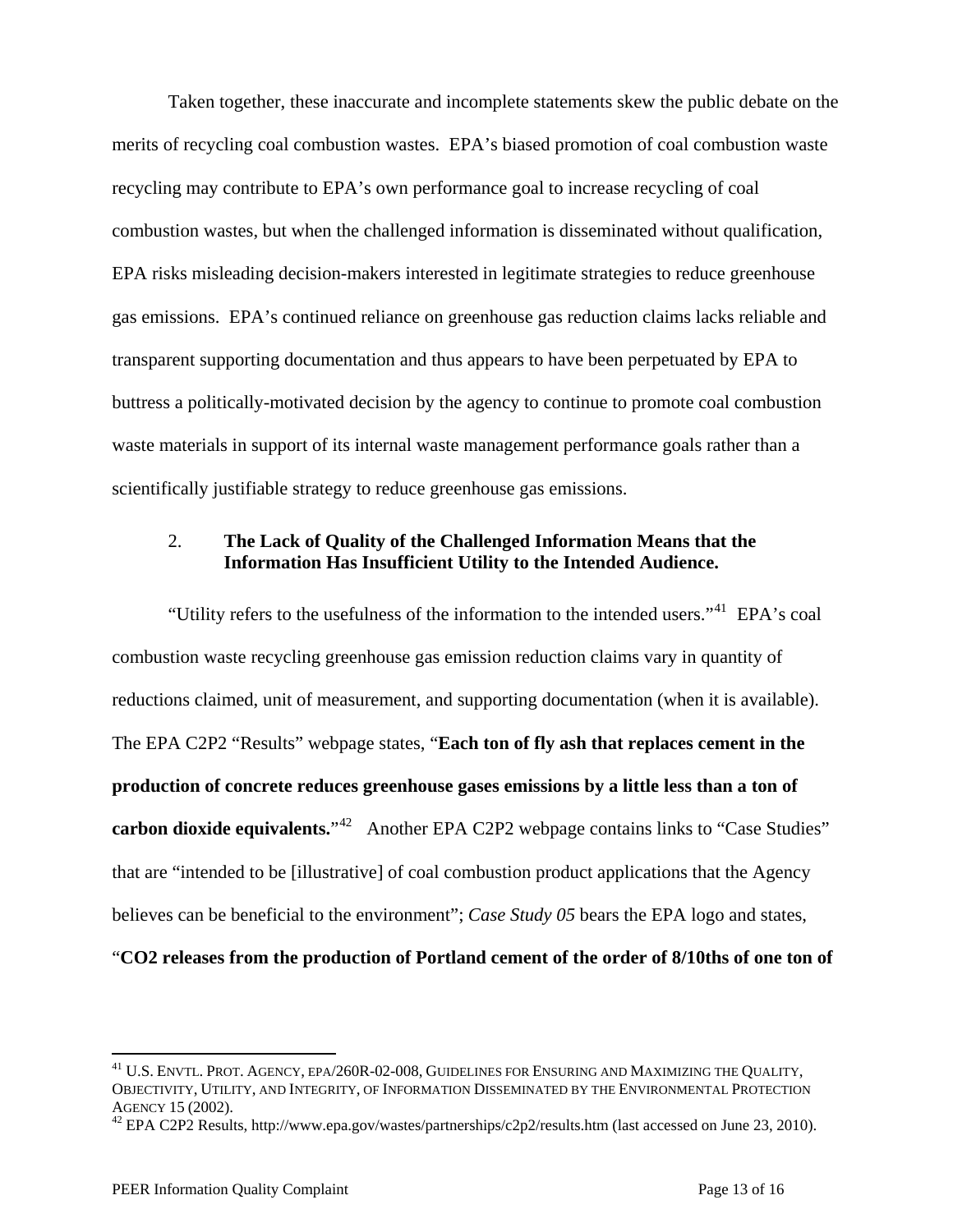**CO2 saved for every ton of fly ash used**."[43](#page-13-0) **EPA's Benchmark Report cites avoidances of 636,170 grams CO2 and 539 grams methane that result from using one ton of fly ash as cement substitute in concrete.**<sup>[44](#page-13-1)</sup> If the discrepancies are due to modeling uncertainties, then EPA should include a citation to the source of the data and exact units for each claim. If discrepancies are due to changing or updating emissions and lifecycle models, then EPA should still include citations to data and methods used to support claims. Without citations, these assertions vary so much as to be of limited practical utility to regulators, the public, or the private sector.

In addition, EPA uses inconsistent units without citing to conversion calculators. For example, in once instance EPA cites benefits as equivalent to "two months of an automobile's carbon dioxide emissions,"[45](#page-13-2) while in another instance, EPA cites benefits in terms of gallons of oil saved.<sup>[46](#page-13-3)</sup> This practice makes it difficult to use the information to directly compare benefits from using fly ash in place of other materials. This pattern of vague and unsupported claims can lead to a loss of confidence in EPA's choice of strategies. Additionally, public policy-makers implementing strategies to account for greenhouse gas emissions will make policy and procurement decisions based on misinformation and inaccurate greenhouse gas emissions account.

<span id="page-13-0"></span><sup>43</sup> CASE STUDY 05: CARBON BURN-OUT FOR FLY ASH BENEFICIATION, *available at*

<span id="page-13-1"></span><sup>&</sup>lt;sup>44</sup> U.S. ENVTL. PROT. AGENCY, OFFICE OF SOLID WASTE: ECONOMICS, METHODS, AND RISK ANALYSIS DIVISION, WASTE AND MATERIALS-FLOW BENCHMARK SECTOR REPORT: BENEFICIAL USE OF SECONDARY MATERIALS – COAL COMBUSTION PRODUCTS FINAL REPORT at ES-4 (2008), *available at*

http://www.epa.gov/epawaste/partnerships/c2p2/pubs/benuse07.pdf, last accessed on June 23, 2010) (See also Exhibit ES-3 on page ES-6 which estimates total avoided impacts at 13.2 million tons CO2 equivalent if EPA meets its 18.6 million tons of fly ash recycling goal. Dividing the 13.2 million tons CO2 equivalent by EPA's extrapolated fly ash goal of 18.6 million tons fly ash yields a resulting figure of 0.71 tons CO2 equivalent avoided per ton of fly ash in concrete.).

<span id="page-13-2"></span><sup>45</sup> U.S. ENVTL. PROT. AGENCY, EPA-530-K-05-002, USING COAL ASH IN HIGHWAY CONSTRUCTION: A GUIDE TO BENEFITS AND IMPACTS 17 (2005). 46 C2P2 CCP Benefits and Risks, *available at* http://www.epa.gov/wastes/partnerships/c2p2/use/benefits.htm.

<span id="page-13-3"></span>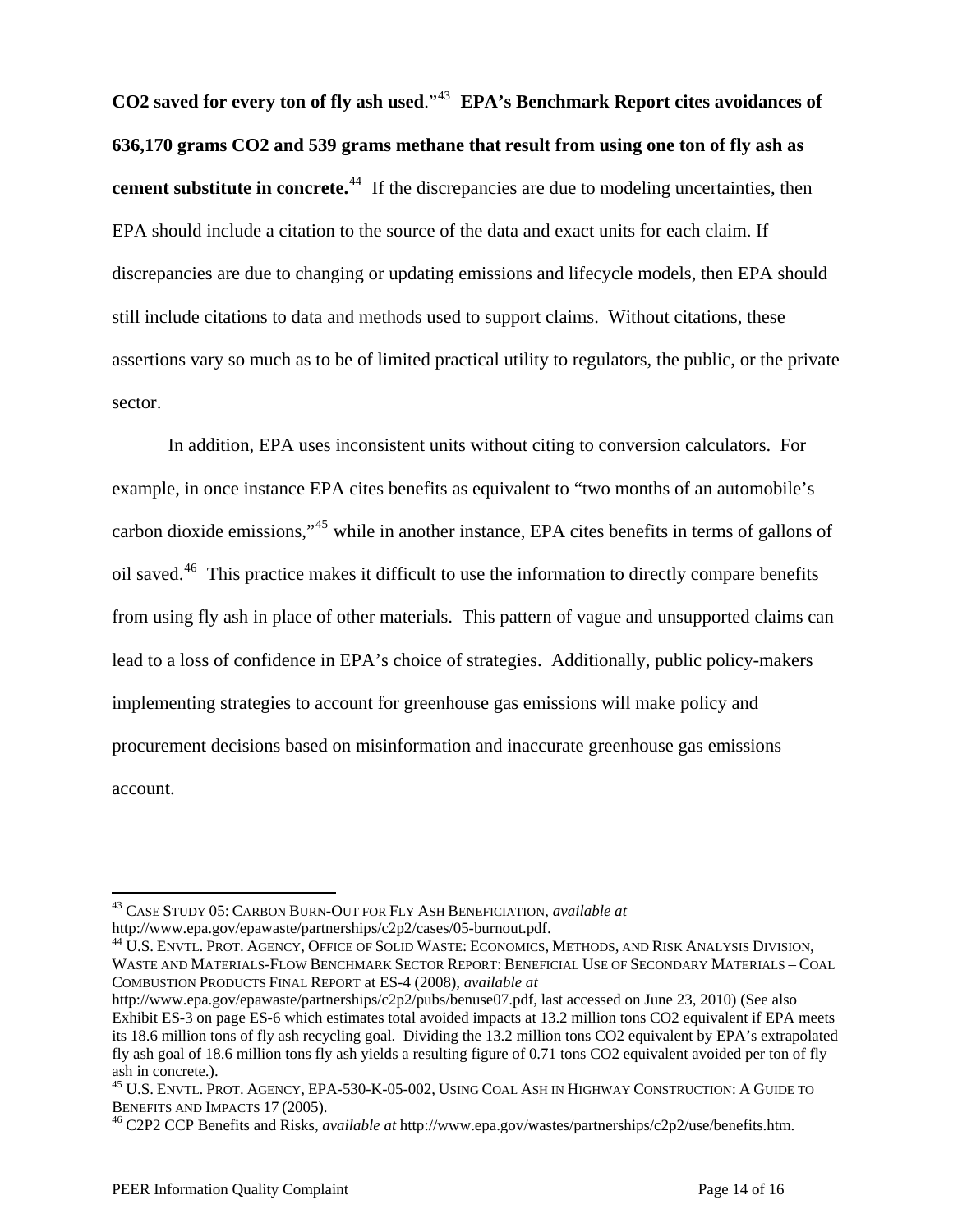### E. **PEER IS AFFECTED BY THE INFORMATION ERROR**

PEER is a non-profit organization chartered in the District of Columbia with the mission to hold government agencies accountable for enforcing environmental laws, maintaining scientific integrity, and upholding professional ethics in the workplace. PEER is an "affected person" in that PEER has thousands of employee and citizen members nationwide, including employees both within EPA and in other public agencies whose work is hampered by reliance upon inaccurate, incomplete and poor quality information that is the subject of this complaint.

Further, PEER has been investigating EPA promotion of recycling, or "beneficial use," of coal combustion wastes since 2009. PEER has issued news releases and supported media investigation of EPA's apparently biased and inconsistent promotion of coal combustion waste reuse benefits, including varying claims of greenhouse gas avoidances through increased use of coal combustion waste materials. PEER is concerned that federal and state public employees, as well as the interested public, may be making procurement decisions and reporting environmental benefits based on inaccurate information.

# F. **RECOMMENDATIONS FOR CORRECTION OF THE INFORMATION CHALLENGED BY THIS COMPLAINT**

Accordingly, PEER demands that the U.S. Environmental Protection Agency take the following steps to comply with the Data Quality Act:

- 1. Remove the misleading greenhouse gas reduction claims from the EPA website. Remove *Using Coal Ash in Highway Construction: A Guide to Benefits and Impacts* from official publication and cease further distribution.
- 2. Issue a public statement, posted on official websites, that the claims for greenhouse gas savings from reuse of coal combustion waste products have been withdrawn from publication due to violations of the Data Quality Act.